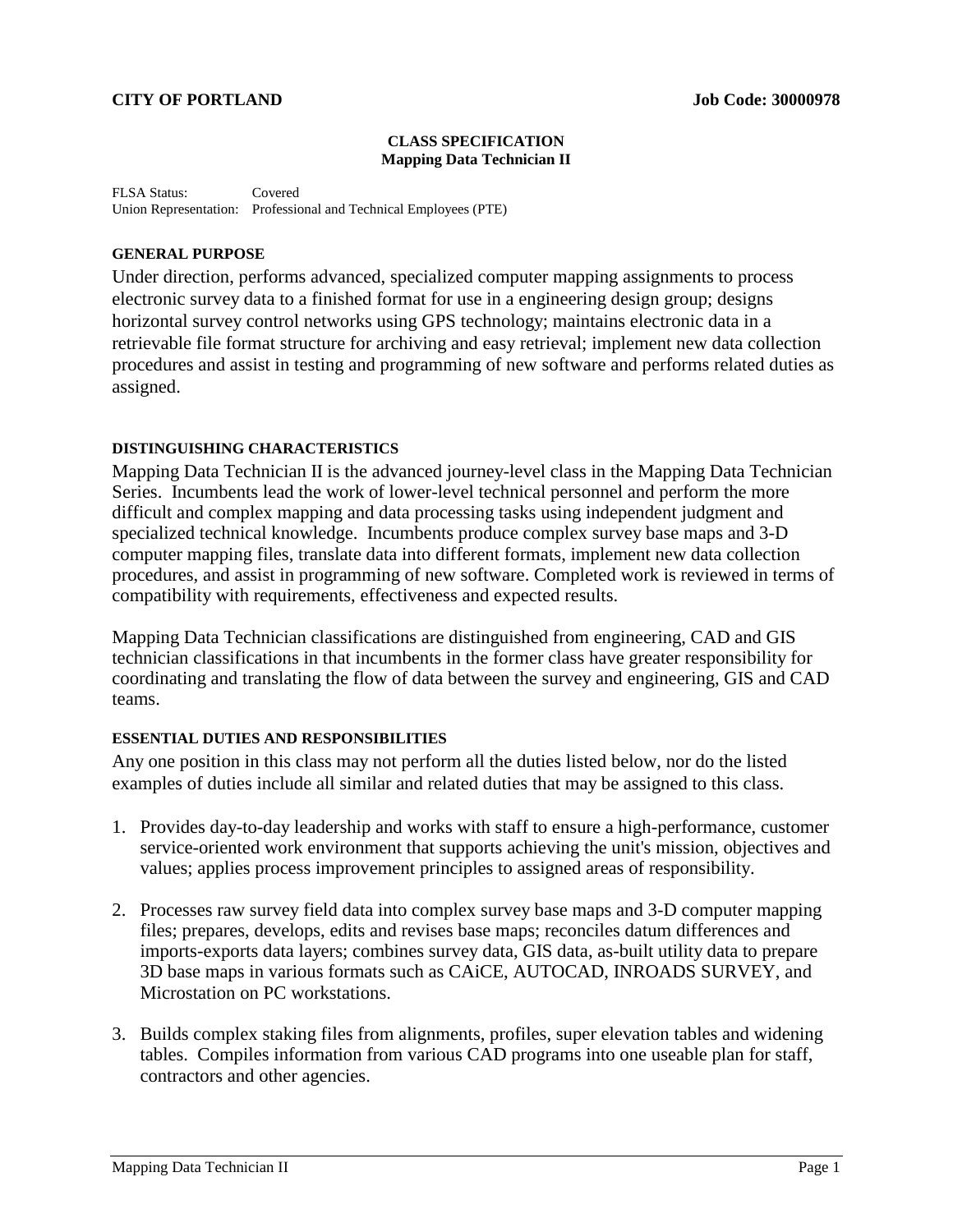- 4. Develops and maintains programs, systems and routines to assist field staff in the efficient staking out of proposed features; designs, plans, and processes Geographical Positioning System (GPS) observations into final coordinate values for use as survey control; develops models of proposed features from construction plans and organizes these features into a set of staking routines; imports GPS reference points and establishes and orients data used for project control.
- 5. Builds and maintains survey data file archives.
- 6. Assists in the programming, testing and troubleshooting of new software; contributes to the writing of specification requirements; installs hardware and software updates; maintains technical manuals; serves as technical resource for other staff on difficult CAD database and application issues.
- 7. Works with consultants to coordinate file and data transfers, reviews process design plans and requests additional information as needed.
- 8. Provides training and ongoing education to bureau and work group staff in application usage, mapping, work order and as-built interpretation, records processes and process improvements or changes. Coordinates and leads data conversion and process improvement initiatives.

# **MINIMUM QUALIFICATIONS**

## **Knowledge of:**

- 1. GPS applications and control networks.
- 2. Terminology, methods and techniques used in surveying base maps and records.
- 3. Mathematics used in plane and geodetic surveying, including state plane coordinates used for surveying and mapping.
- 4. Use of word processing, spreadsheet and database software.
- 5. File structures, network neighborhoods and specific software such as GIS, AUTOCAD, MICROSTATION, FORESITE, CAiCE, INROADS SURVEY, and other related PC workstation software, tools and applications.
- 6. State and local surveying laws.
- 7. Construction practices for bridges streets, sewers and other complex projects including plan interpretation.
- 8. Set up and use of modern surveying instruments such as electronic theodolites, GPS systems, total stations, and electronic levels and data collectors.
- 9. Principles and practices of project management and evaluation.
- 10. City operating policies and departmental work procedures and quality standards.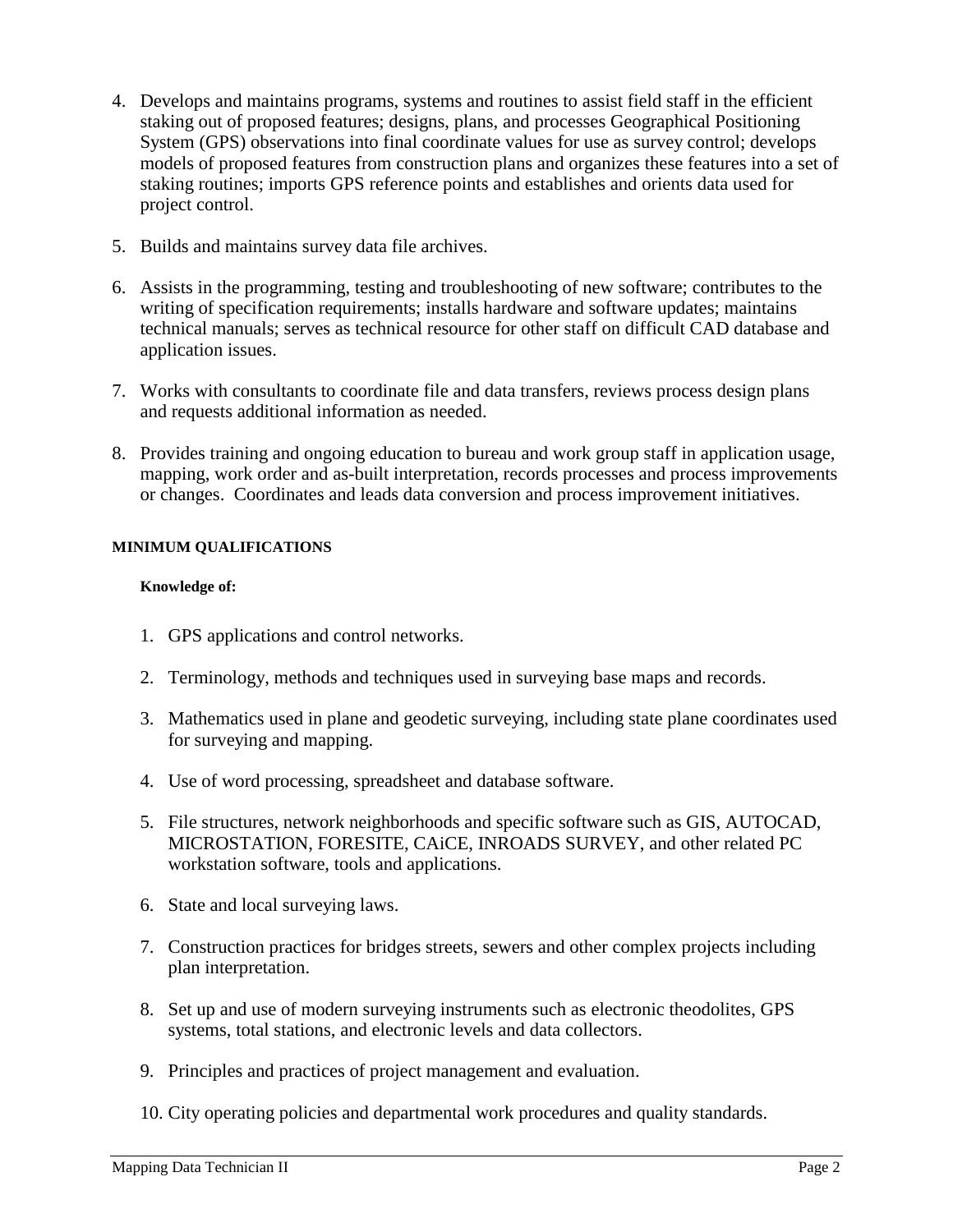## **Ability to:**

- 1. Acquire, compile, and organize complex survey data sets.
- 2. Assign work, provide technical guidance and advice, and train survey personnel in data collection standards and stakeout applications.
- 3. Conduct field investigations and inspections; collect field data and analyze and make recommendations regarding data.
- 4. Operate a computer and use a variety of programs; maintain technical files both electronic and manual; utilize specialized engineering, drafting, measuring, surveying, or electronic tools, materials and equipment.
- 5. Read and interpret various kinds of maps, and engineering drawings, construction plans, and other technical materials and documents, such as specifications, engineering manuals, surveying tables, computer manuals, trade journals, equipment instruction manuals, state and federal guidelines.
- 6. Clearly present technical information in oral, written, graphic or other forms;
- 7. Perform detailed work thoroughly, neatly, accurately, timely and efficiently.
- 8. Establish and maintain effective working relationships with bureau management, consultants, technical support personnel and staff.
- 9. Implement new field procedures and assist in programming new software.

# **Training and Experience:**

A typical way of obtaining the knowledge, skills and abilities outlined above is graduation from high school, trade, or vocational school, supplemented by courses in engineering technology; and four years of progressively responsible engineering, GIS, CAD, or surveying technician experience; or an equivalent combination of training and experience. Experience in a public agency is preferred.

### **Licenses; Certificates; Special Requirements:**

A valid state driver's license may be required for certain assignments.

# **PHYSICAL AND MENTAL DEMANDS**

Persons with disabilities may be able to perform the essential duties of this class with reasonable accommodation. Reasonable accommodation will be evaluated on an individual basis and depend, in part, on the specific requirements for the job, the limitations related to disability and the ability of the hiring bureau to accommodate the limitation.

# **Class History:**

Adopted: 07/01/08 June 2009 - Change Job Class number from 6045 to 30000978, due to system change.